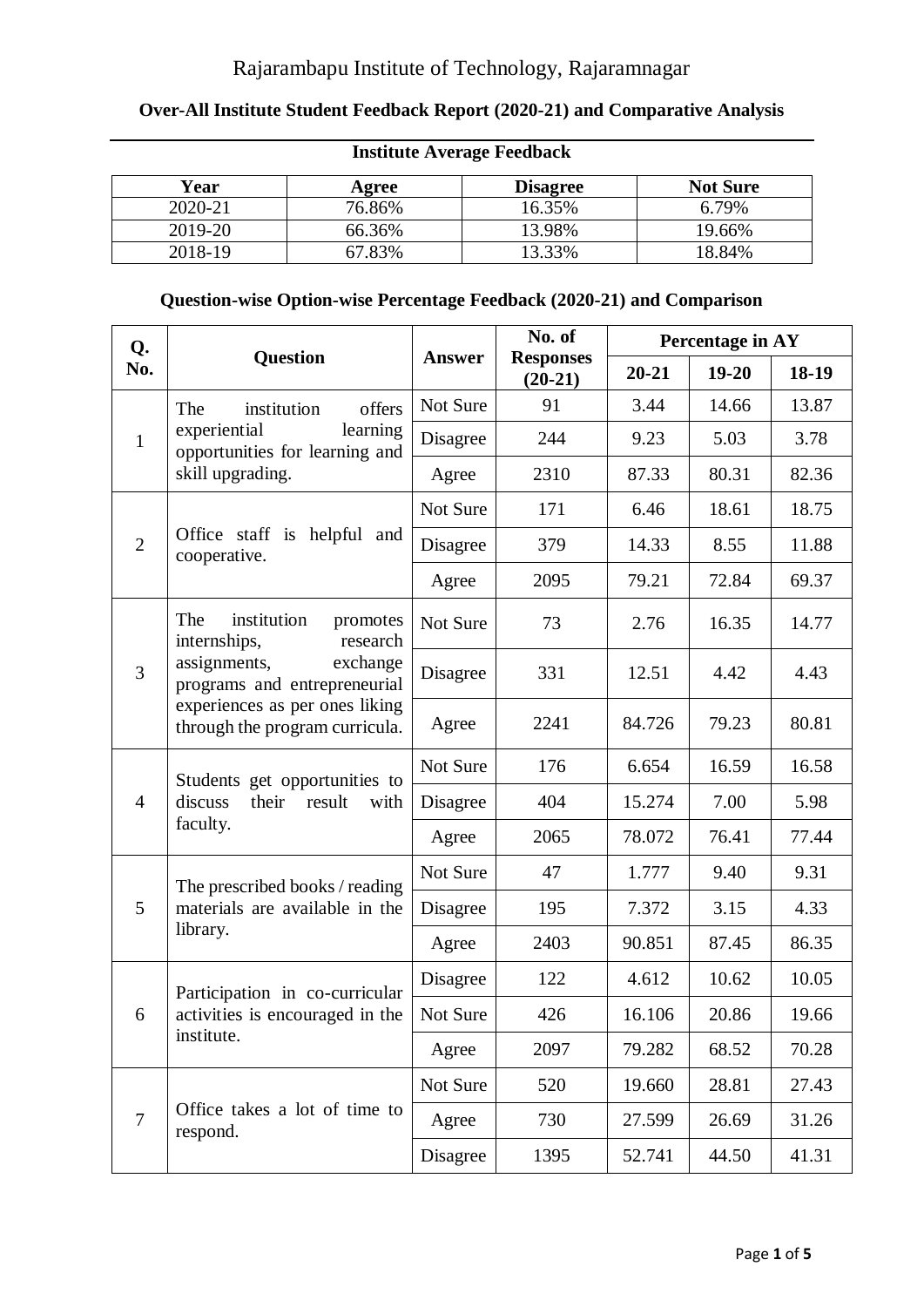| Q.  |                                                                          | <b>Answer</b> | No. of<br><b>Responses</b><br>$(20-21)$ | Percentage in AY |           |       |  |
|-----|--------------------------------------------------------------------------|---------------|-----------------------------------------|------------------|-----------|-------|--|
| No. | <b>Question</b>                                                          |               |                                         | $20 - 21$        | $19 - 20$ | 18-19 |  |
| 8   |                                                                          | Not Sure      | 591                                     | 22.344           | 30.40     | 25.91 |  |
|     | Only some students take part<br>in co-curricular activities.             | Agree         | 790                                     | 29.868           | 33.84     | 37.37 |  |
|     |                                                                          | Disagree      | 1264                                    | 47.788           | 35.76     | 36.72 |  |
|     | Training provided by Training                                            | Not Sure      | 100                                     | 3.781            | 30.97     | 30.14 |  |
| 9   | & Placement cell is supportive                                           | Disagree      | 635                                     | 24.008           | 9.96      | 9.22  |  |
|     | for placement.                                                           | Agree         | 1910                                    | 72.212           | 59.07     | 60.64 |  |
|     |                                                                          | Not Sure      | 320                                     | 12.098           | 31.67     | 30.39 |  |
| 10  | There is bias in awarding<br>marks in examinations.                      | Agree         | 666                                     | 25.180           | 15.23     | 21.62 |  |
|     |                                                                          | Disagree      | 1659                                    | 62.722           | 53.10     | 47.98 |  |
|     | The<br>public<br>utilities<br>(e.g.                                      | Not Sure      | 80                                      | 3.025            | 8.41      | 10.92 |  |
| 11  | washrooms, common rooms,<br>drinking water facilities etc.)              | Disagree      | 235                                     | 8.885            | 7.90      | 10.27 |  |
|     | are maintained properly.                                                 | Agree         | 2330                                    | 88.091           | 83.69     | 78.80 |  |
|     | <b>Besides</b><br>and<br>sports<br>games<br>there are many major student | Not Sure      | 180                                     | 6.805            | 17.11     | 16.71 |  |
| 12  |                                                                          | Disagree      | 429                                     | 16.219           | 12.03     | 10.07 |  |
|     | activities.                                                              | Agree         | 2036                                    | 76.975           | 70.86     | 73.22 |  |
|     | Office records are properly                                              | Not Sure      | 144                                     | 5.444            | 18.94     | 18.66 |  |
| 13  | maintained and made easily<br>available<br>when<br>and<br>as             | Disagree      | 424                                     | 16.030           | 7.99      | 7.88  |  |
|     | required.                                                                | Agree         | 2077                                    | 78.526           | 73.07     | 73.45 |  |
|     | Training & Placement cell                                                |               | 94                                      | 3.554            | 25.00     | 23.58 |  |
| 14  | provides enough opportunities<br>for placement and<br>higher             | Disagree      | 525                                     | 19.849           | 9.59      | 7.79  |  |
|     | studies.                                                                 | Agree         | 2026                                    | 76.597           | 65.41     | 68.63 |  |
|     | Examination results are used                                             | Not Sure      | 150                                     | 5.671            | 19.31     | 16.87 |  |
| 15  | give<br>feedback<br>for<br>to                                            | Disagree      | 400                                     | 15.123           | 9.35      | 8.36  |  |
|     | improvement in learning.                                                 | Agree         | 2095                                    | 79.206           | 71.34     | 74.77 |  |
| 16  |                                                                          | Not Sure      | 160                                     | 6.049            | 11.33     | 11.32 |  |
|     | The library working<br>hours<br>suits me.                                | Disagree      | 278                                     | 10.510           | 10.10     | 10.27 |  |
|     |                                                                          | Agree         | 2207                                    | 83.440           | 78.57     | 78.42 |  |
|     | Our grievances are addressed/                                            | Not Sure      | 160                                     | 6.049            | 26.18     | 23.90 |  |
| 17  | problems are solved on time                                              | Disagree      | 520                                     | 19.660           | 11.70     | 11.42 |  |
|     | by office.                                                               | Agree         | 1965                                    | 74.291           | 62.12     | 64.68 |  |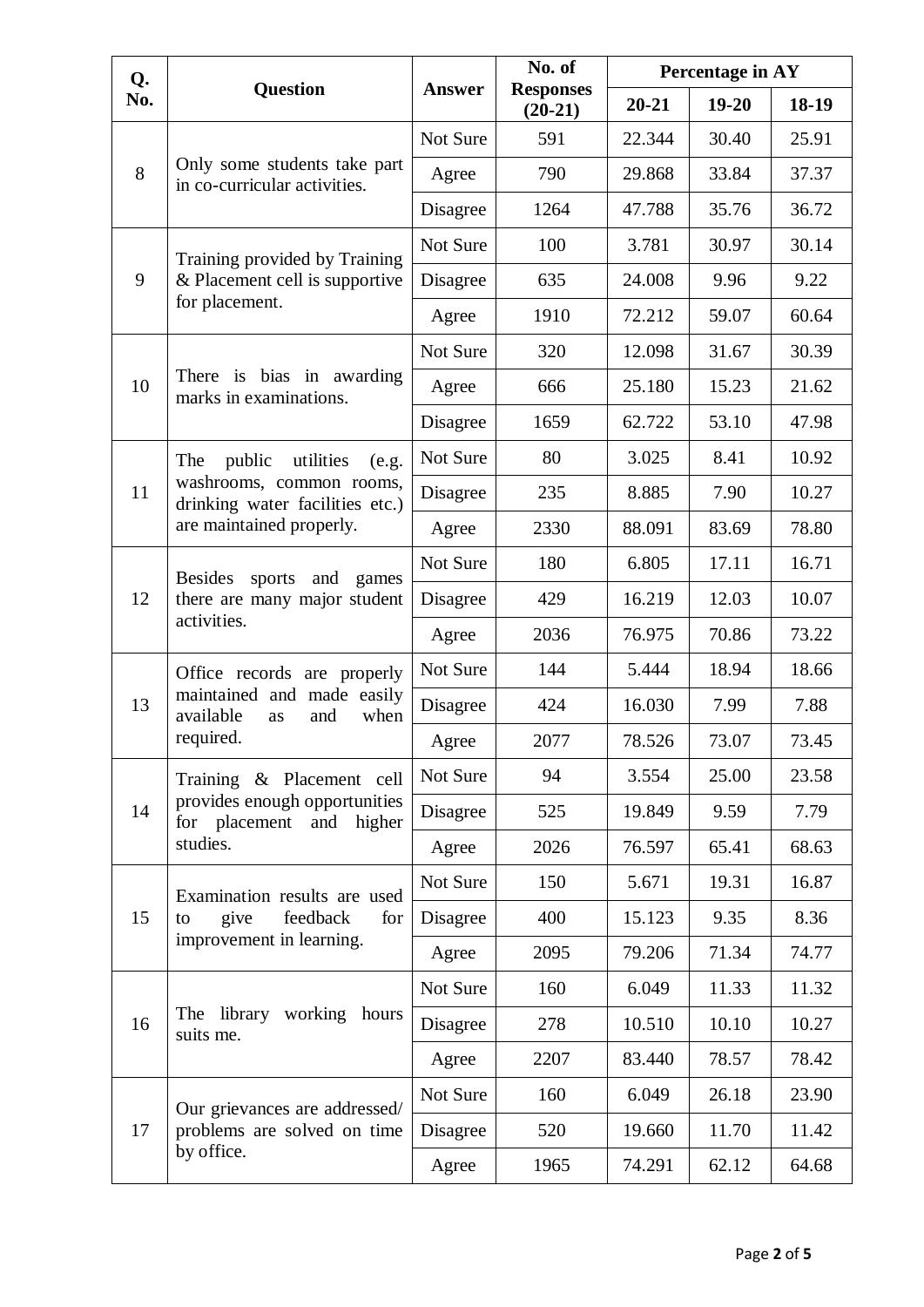| Q.  |                                                                                                     | <b>Answer</b> | No. of                        | Percentage in AY |           |       |
|-----|-----------------------------------------------------------------------------------------------------|---------------|-------------------------------|------------------|-----------|-------|
| No. | <b>Question</b>                                                                                     |               | <b>Responses</b><br>$(20-21)$ | $20 - 21$        | $19 - 20$ | 18-19 |
|     | facilitates<br>The<br>institute<br>counselling and mentoring of                                     | Not Sure      | 132                           | 4.991            | 20.44     | 18.20 |
| 18  | the students through faculty                                                                        | Disagree      | 393                           | 14.858           | 8.74      | 6.92  |
|     | and professional<br>members<br>counsellors.                                                         | Agree         | 2120                          | 80.151           | 70.82     | 74.87 |
| 19  | of<br>The<br>overall<br>quality<br>teaching-learning process<br>in<br>the institution is very good. | Not Sure      | 194                           | 7.335            | 20.21     | 17.65 |
|     |                                                                                                     | Disagree      | 397                           | 15.009           | 9.45      | 8.58  |
|     |                                                                                                     | Agree         | 2054                          | 77.656           | 70.34     | 73.77 |
| 20  | Classrooms and laboratories<br>are well equipped with good<br>ambience.                             | Not Sure      | 85                            | 3.214            | 12.83     | 12.04 |
|     |                                                                                                     | Disagree      | 247                           | 9.338            | 7.38      | 9.23  |
|     |                                                                                                     | Agree         | 2313                          | 87.448           | 79.79     | 78.73 |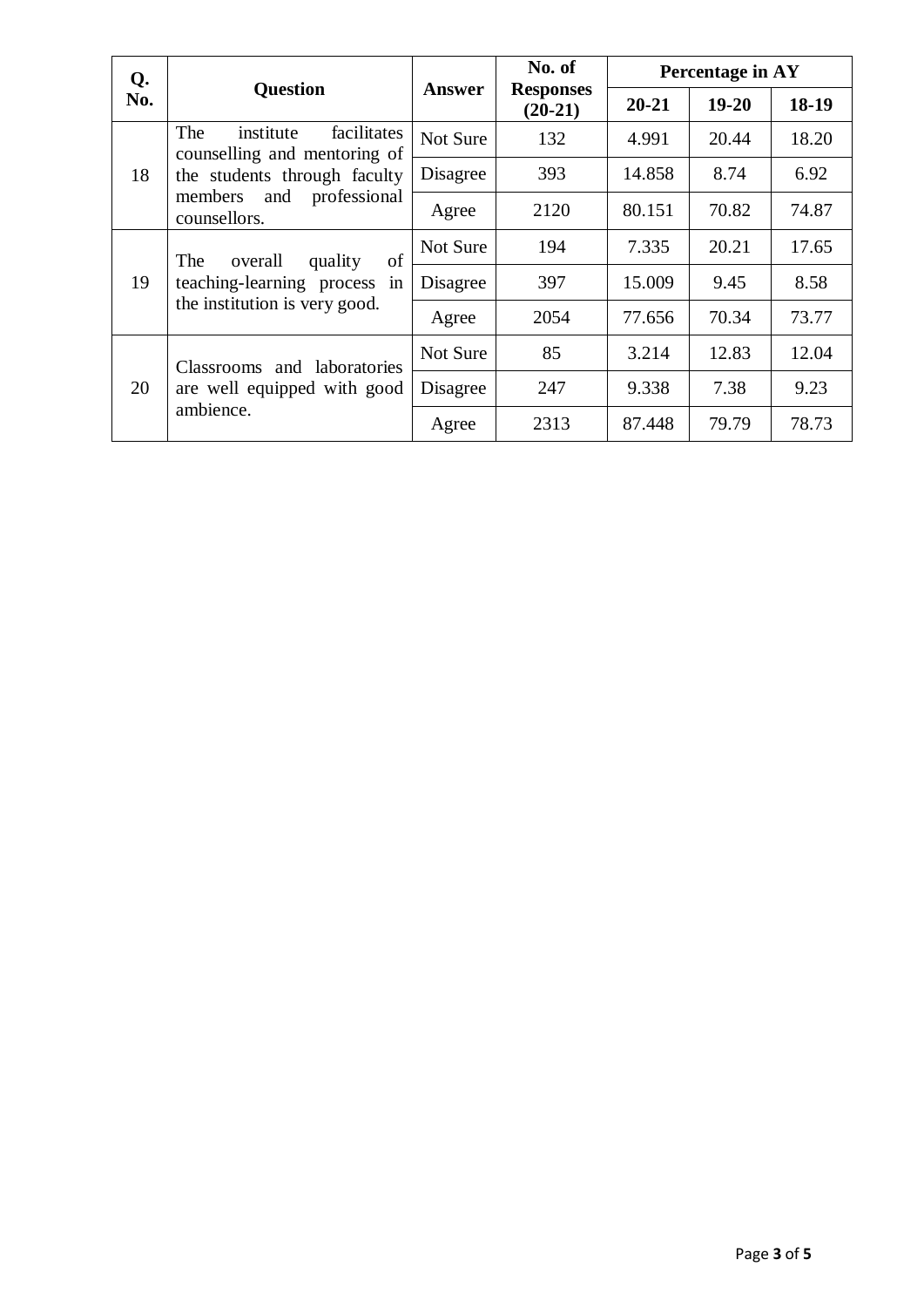| <b>Questions with Below Institute Average Score (2020-21)</b> |  |  |  |
|---------------------------------------------------------------|--|--|--|
|                                                               |  |  |  |

| Q.<br>No.      | <b>Question</b>                                               | Answer          | No. of<br><b>Responses</b> | Percentage |
|----------------|---------------------------------------------------------------|-----------------|----------------------------|------------|
|                |                                                               | Not Sure        | 520                        | 19.660     |
| $\overline{7}$ | Office takes a lot of time to respond.                        | Agree           | 730                        | 27.599     |
|                |                                                               | <b>Disagree</b> | 1395                       | 52.741     |
|                |                                                               | Not Sure        | 591                        | 22.344     |
| 8              | Only some students take part in co-<br>curricular activities. | Agree           | 790                        | 29.868     |
|                |                                                               | <b>Disagree</b> | 1264                       | 47.788     |
| 9              | Training provided by Training $\&$                            | Not Sure        | 100                        | 3.781      |
|                | Placement cell is supportive for                              | Disagree        | 635                        | 24.008     |
|                | placement.                                                    | Agree           | 1910                       | 72.212     |
|                |                                                               | Not Sure        | 320                        | 12.098     |
| 10             | There is bias in awarding marks in<br>examinations.           | Agree           | 666                        | 25.180     |
|                |                                                               | <b>Disagree</b> | 1659                       | 62.722     |
| 17             | addressed/<br>Our<br>grievances<br>are                        | Not Sure        | 160                        | 6.049      |
|                | problems are solved on time by                                | Disagree        | 520                        | 19.660     |
|                | office.                                                       | Agree           | 1965                       | 74.291     |

# **Category-wise Responses and Percentage (2020-21)**

| <b>Options</b>                          | <b>No. of Responses</b> | Percentage |  |  |
|-----------------------------------------|-------------------------|------------|--|--|
| <b>Category 1 Office Administration</b> |                         |            |  |  |
| Not Sure                                | 995                     | 9.405      |  |  |
| Disagree                                | 2053                    | 19.405     |  |  |
| Agree                                   | 7532                    | 71.191     |  |  |
| <b>Category 2 Infrastructure</b>        |                         |            |  |  |
| Not Sure                                | 165                     | 3.119      |  |  |
| Disagree                                | 482                     | 9.112      |  |  |
| Agree                                   | 4643                    | 87.769     |  |  |